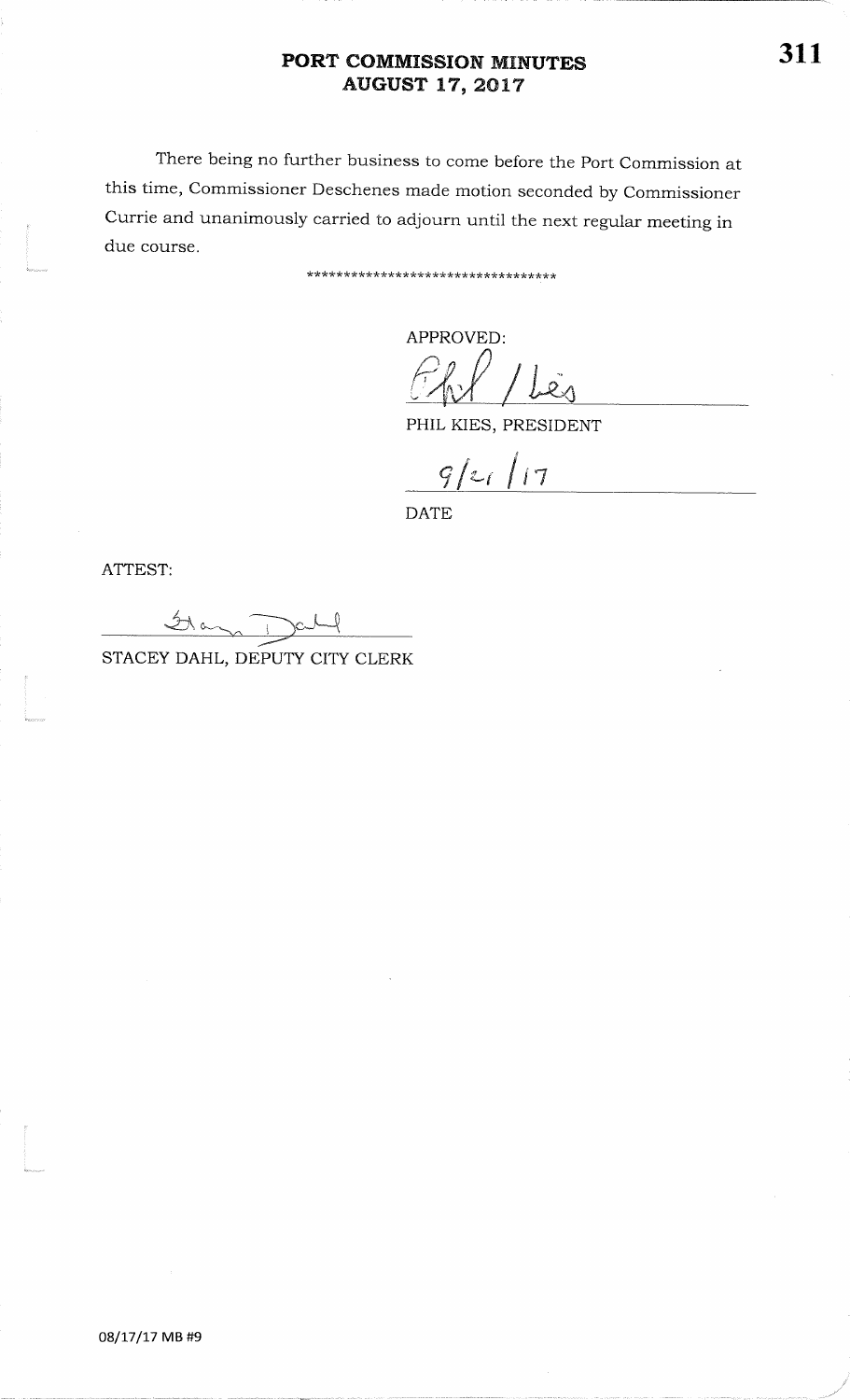Be it remembered that a regular meeting of the Port Commission of the City of Long Beach, Mississippi, was begun and held at the City Hall Meeting Room, 2Ol Jeff Davis Avenue, in said City, on Thursday, September 2I,2OI7, at 5:00 o'clock p.m., it being the time, date, and place fixed for holding said meeting.

There were present and in attendance on said Commission and at the meeting the following named persons: President Phil Kies, Vice President Susan Nicolais, Secretary Don Deschenes, Commissioners Walt Rode, Barney Hill, Junior Husband, Brian Currie, Russell Jones, Harbormaster Bill Angley, and Deputy City Clerk Stacey Dahl.

Absent the meeting was Commissioner Brandon Boggess.

There being a quorum present and sufficient to transact the business of this meeting, the following proceedings were had and done.

### \*\*\*\*\*\*\*\*\*\*\*\*\*\*\*\*\*\*\*\*\*\*\*\*

Commissioner Kies called the meeting to order; whereupon there were no amendments or comments to the agenda.

### \*\* \* tr t(:t\*\*\*\*\*\*\*\*\* \*\*\*\*\*\*\*

Commissioner Deschenes made motion seconded by Commissioner Currie and unanimously carried to approve minutes of the Port Commission as follows:

# > Regular Minutes dated August 17, 2017, as submitted.

## \* \*\*\*\*\*\*\*\*\*\*\*\*r(\*\*\*\*\*\*tr\* \*\*

There came on for consideration Ms. Tammy Devin's request to use the Harbor parking lot for a carnival, as follows: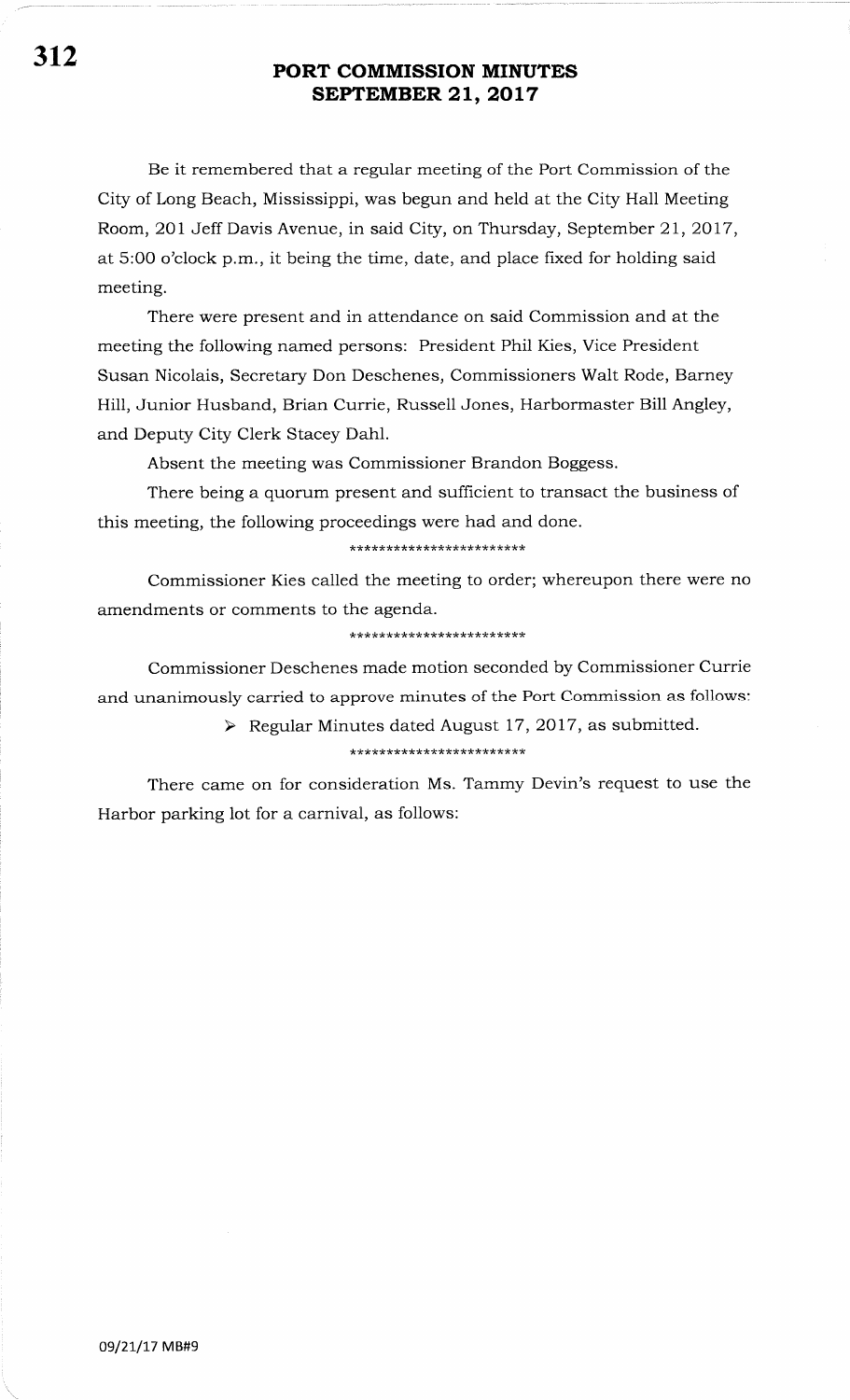To Whom it May Concern.

We are holding a free family friendly festival in Long Beach on the last weekend of October. It includes art vendors and lots of free entertainments/activities on the town green and throughout downtown. Things like costume contests, pumpkin carving, scarecrow making, and a student art display. We have built several "old school" games (25 cents, every kid gets a prize). We have partnered with the Humane Society of South MS to bring Barktoberfest and it will include a pet parade. We have worked with all the local merchants to include their activities. For example Dolce Bakery will be hosting a haunted gingerbread house decorating activity and On a Roll Sushi will be creating a halloween themed sushi roll. We have partnered with the public library. The librarians will be holding costumed storyline on the town Green. In support of the library, we partnered with Barnes and Nobles to hold a book drive for them on October 21st (the weekend before the festival). The French club at LBHS will be volunteering for community service hours.

Our goals when starting this festival were simple:

- Create a community oriented event that will bring the fun back to Halloween for kids and adults alike
- Give families something affordable and fun to do by offering free family friendly entertainment and activities.
- Bring tourism dollars to our downtowns during the "off season".
- Encourage "shop local" by showcasing our local merchants.
- Expand the Arts and contribute to the creative economy . Give back to the community by helping to support local charities.

Being that this is a first year festival we are limited on sponsors but the outpouring of community support and involvement has been overwhelming. Besides the city of Long Beach, the merchants, the community organizations, and the citizens of Long Beach, we have already had over 2,500 people interested in attending on the Facebook event we posted a couple weeks ago.

In an effort to help pay for festival costs and give people another activity in Long Beach during the festival weekend, October 27-29, 2017, we would like to bring a carnival to one of the Harbor parking lots. We have put in a request with the Harrison County Board of Supervisors to use the East and West lots. However, they will not meet again until October. With the festival so close and time being of the essence, we are requesting the use of the boat launch parking in front of Brackish restaurant.

If approved, we would pay \$500 to the harbor as well as provide for garbage and restrooms. Both the carnival AND I each have a \$1,000,000 liability policy in which the Harbor would be placed on as an Additional Insured.

Thank you for your consideration,

Tammy Devin 228-697-9590 **Gulf Coast Filmworks** 326 E Third St, Long Beach, MS 39560

 $\star\star$ 

After considerable discussion, it was the consensus of the Port Commission to encourage Ms. Devin to contact Jenny Levens, Community Affairs Director, and possibly use the Public Parking Lot on 3rd Street, as it would be in close proximity to the Town Green activities.

#### \*\*\*\*\*\*\*\*\*\*\*\*\*\*\*\*\*\*\*\*\*\*\*\*

The Commission recognized Harbormaster Bill Angley for his report, as follows: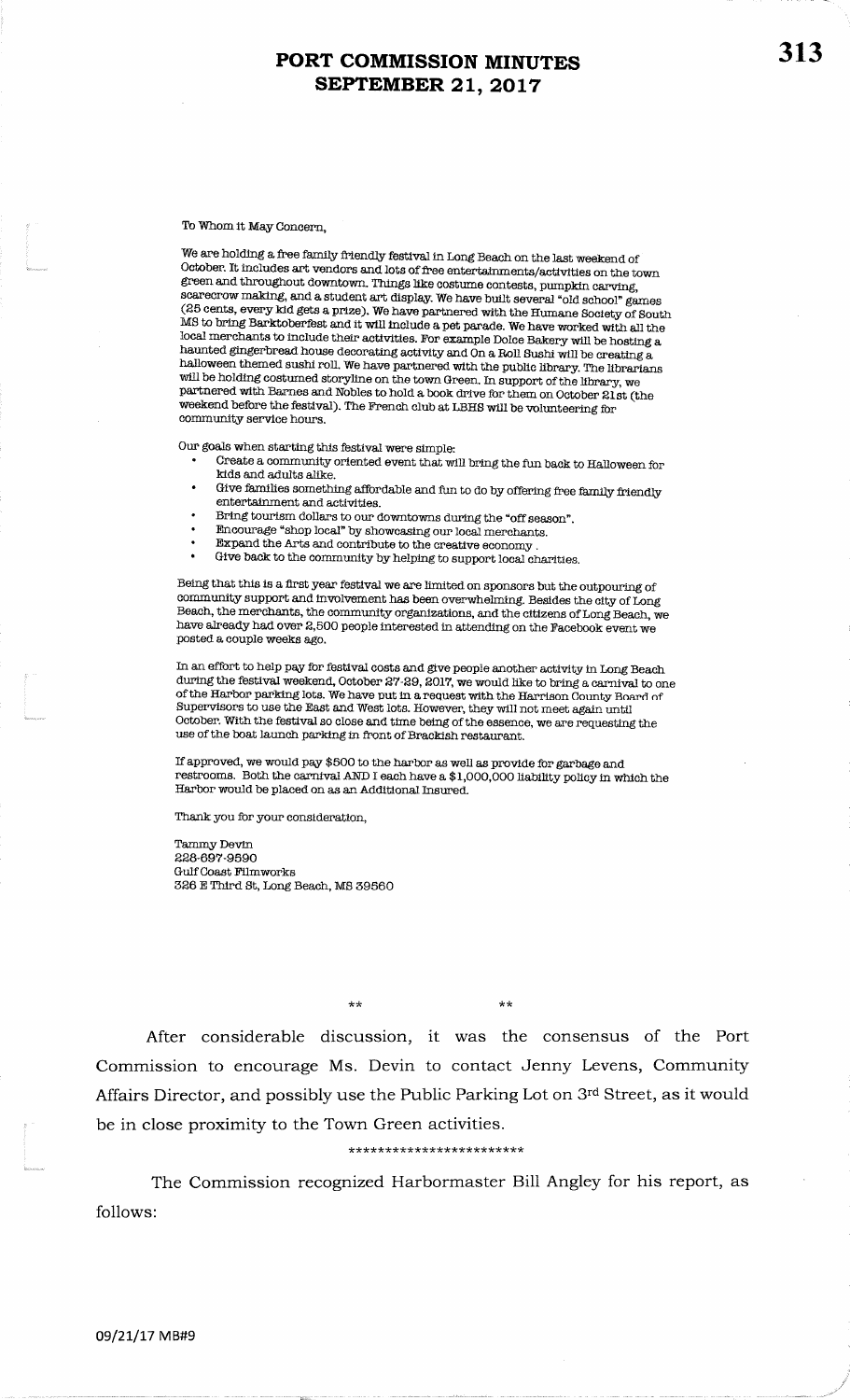## Harbor Master Report

## September 21, 2017

- Rot found inside the door going into the bait shop turned to be a rotten header as well all is repaired and new vinyl floor has been put down by Mr. Roland
- Mold growing in the main building awaiting quotes
- Entrance to Pier 2 awaiting materials and start date
- . Request to direct David Ball and myself to start the engineering for ADA pier and security
- New signs working very well for launch and bait shop
- o Working with lawyer to proceed further with removal of derelict vessels.
- o Live Aboard (Welch, Smith, Lundin, Dawson, James)
- . July 146 of 218
- August 152 of 218
- September 148 of 218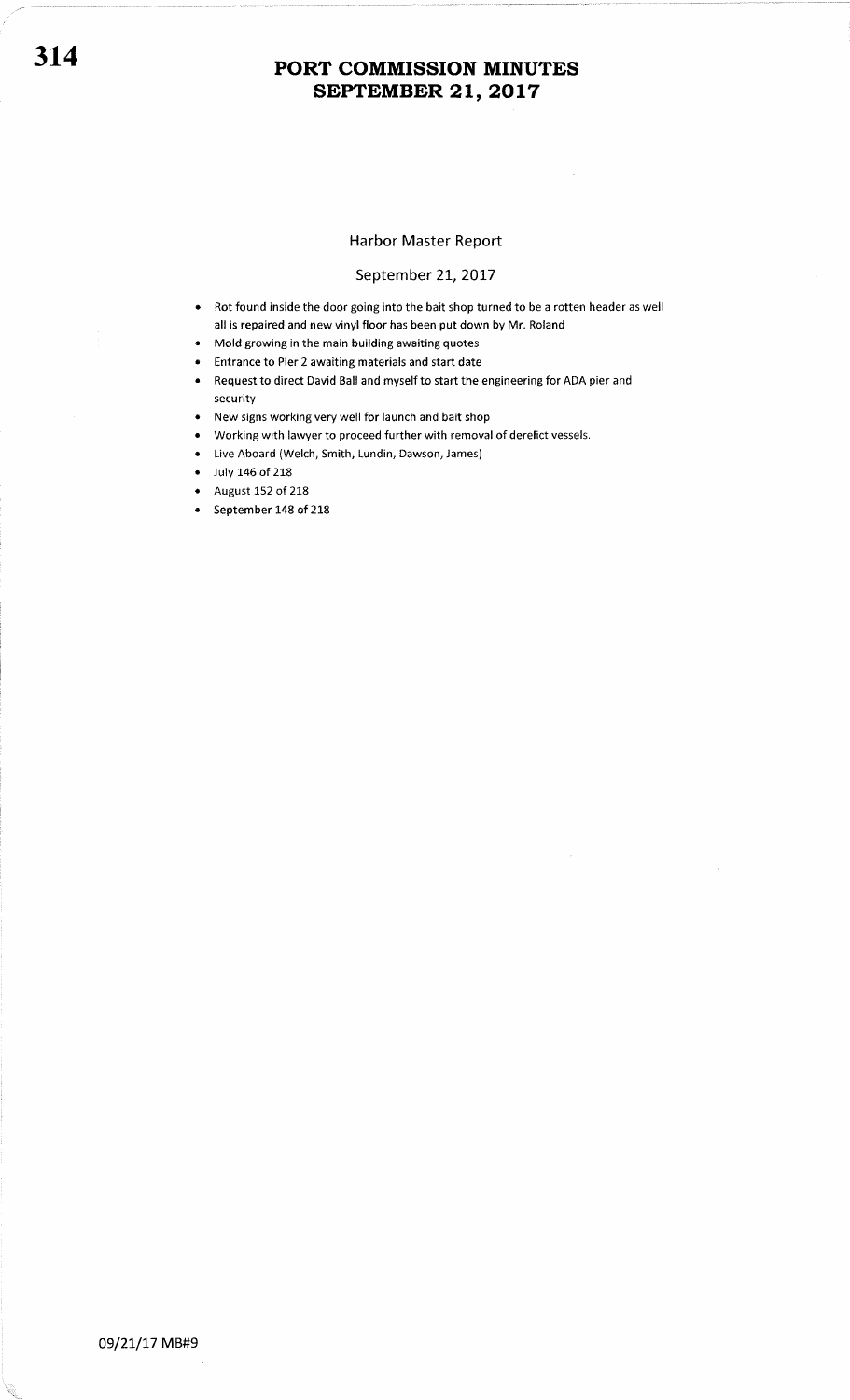To:

Mayor

Long Beach Board of Alderman

Long Beach Harbor Port Commission

From:

William Angley Harbor Master

Respectfully Request to accept donation from Frank Reed of a 19 foot skiff. The parts and materials were used for our 14 aluminum skiff. Once complete I request to declare the boat as surplus property

Harbor Master

\*\*

 $*$ 

Regarding the aforesaid report, the following action was taken:

- $\triangleright$  Commissioner Nicolais made motion seconded by Commissioner Deschenes and unanimously carried directingProject Engineer David Ball to begin engineering for the ADAPier and Security, to be funded through a DMR Grant.
- made motion seconded  $\triangleright$  Commissioner Nicolais by Commissioner Hill and unanimously carried to accept the 19foot skiff donation from Mr. Frank Reed, remove the useableparts, and declare the remainder of the skiff surplus property.